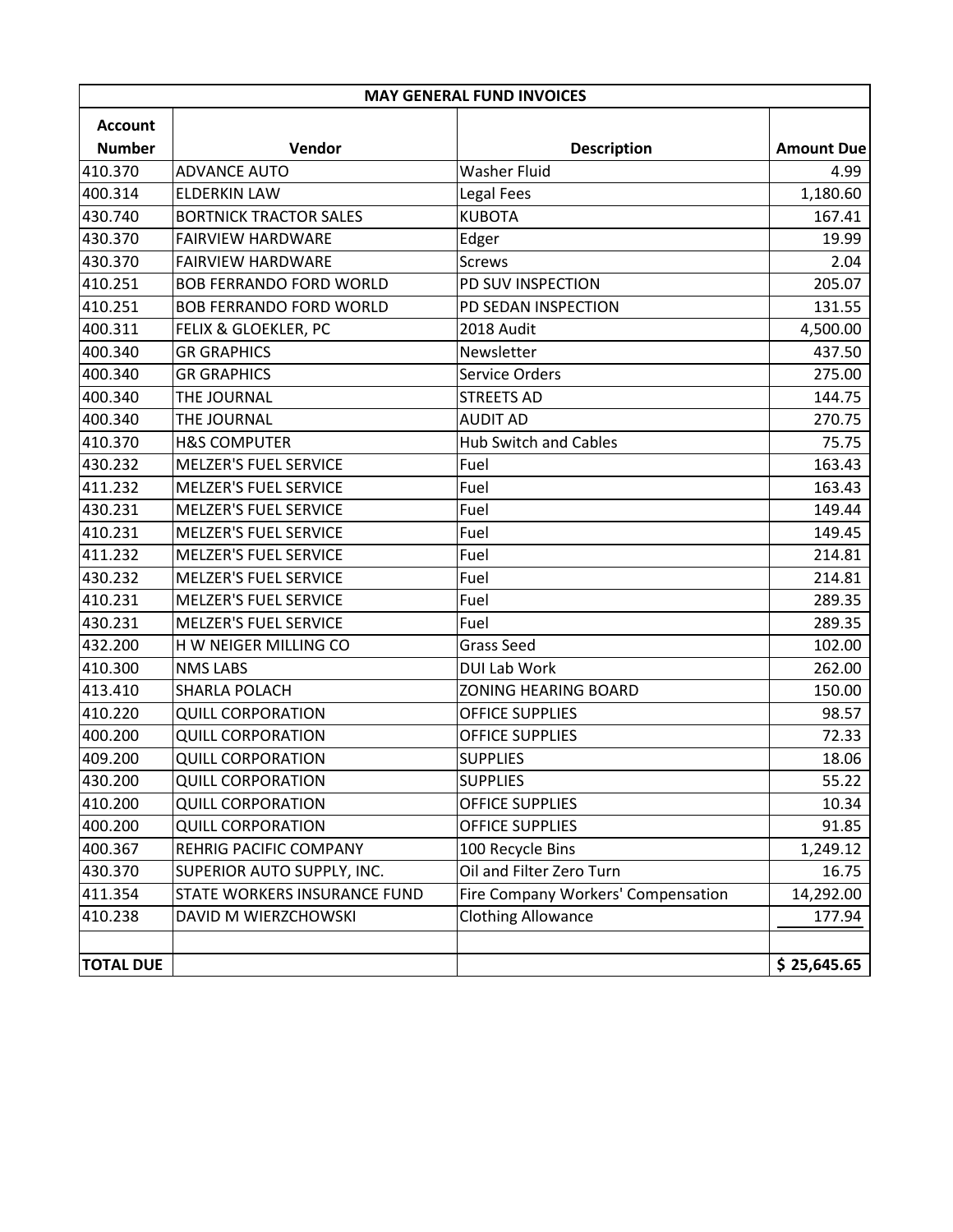## **MAY SEWER FUND INVOICES**

| <b>Account</b> |                                      |                                |                   |
|----------------|--------------------------------------|--------------------------------|-------------------|
| <b>Number</b>  | Vendor                               | <b>Description</b>             | <b>Amount Due</b> |
| 429.222        | <b>BARBER'S CHEMICALS</b>            | Chlorine                       | 79.00             |
| 429.238        | <b>BARBER'S CHEMICALS</b>            | Chlorine - Emergency Kit       | 3,900.93          |
| 429.370        | D & B CUSTOM WIRING, INC.            | Richardson Lift Station Repair | 843.30            |
| 429.313        | <b>DEISS &amp; HALMI ENGINEERING</b> | Chapter 94 Report              | 1,057.70          |
| 429.301        | ENVIRONMENTAL SERVICE LAB            | Nitrogen Sample                | 72.95             |
| 429.301        | <b>ENVIRONMENTAL SERVICE LAB</b>     | Nitrogen Sample                | 74.95             |
| 429.301        | ENVIRONMENTAL SERVICE LAB            | Nitrogen Sample                | 74.95             |
| 429.301        | ENVIRONMENTAL SERVICE LAB            | <b>WETT CHRONIC TEST</b>       | 2,185.89          |
| 429.301        | ENVIRONMENTAL SERVICE LAB            | Nitrogen Sample                | 72.95             |
| 429.260        | <b>FAIRVIEW HARDWARE</b>             | Sump Pump and Fittings         | 190.65            |
| 429.370        | <b>FAIRVIEW HARDWARE</b>             | Tee and union                  | 10.77             |
| 492.081        | LAKE CITY MUNICIPAL SEWER AUTHORITY  | 2001 upgrade                   | 3,205.60          |
| 429.370        | LOWE'S COMPANIES, INC                | Miscellaneous items for plant  | 124.02            |
| 429.301        | <b>MCKEAN TOWNSHIP WWTP</b>          | Lab Fees                       | 1,000.00          |
| 429.232        | <b>MELZER'S FUEL SERVICE</b>         | Diesel for Generator           | 89.10             |
| 429.310        | PENN OHIO WASTE PROCESSING           | 20 Yard Roll Off 12.02 tons    | 924.07            |
| 429.310        | PENN OHIO WASTE PROCESSING           | 20 Yard Roll Off 12.32 tons    | 936.53            |
| 429.222        | UNIVAR USA INC                       | Delpac 2000                    | 6,327.72          |
| 429.225        | <b>USA BLUE BOOK</b>                 | Lab Supplies                   | 457.83            |
|                |                                      |                                |                   |

**TOTAL DUE**  $\begin{array}{c} \text{5} \quad 21,628.91 \end{array}$